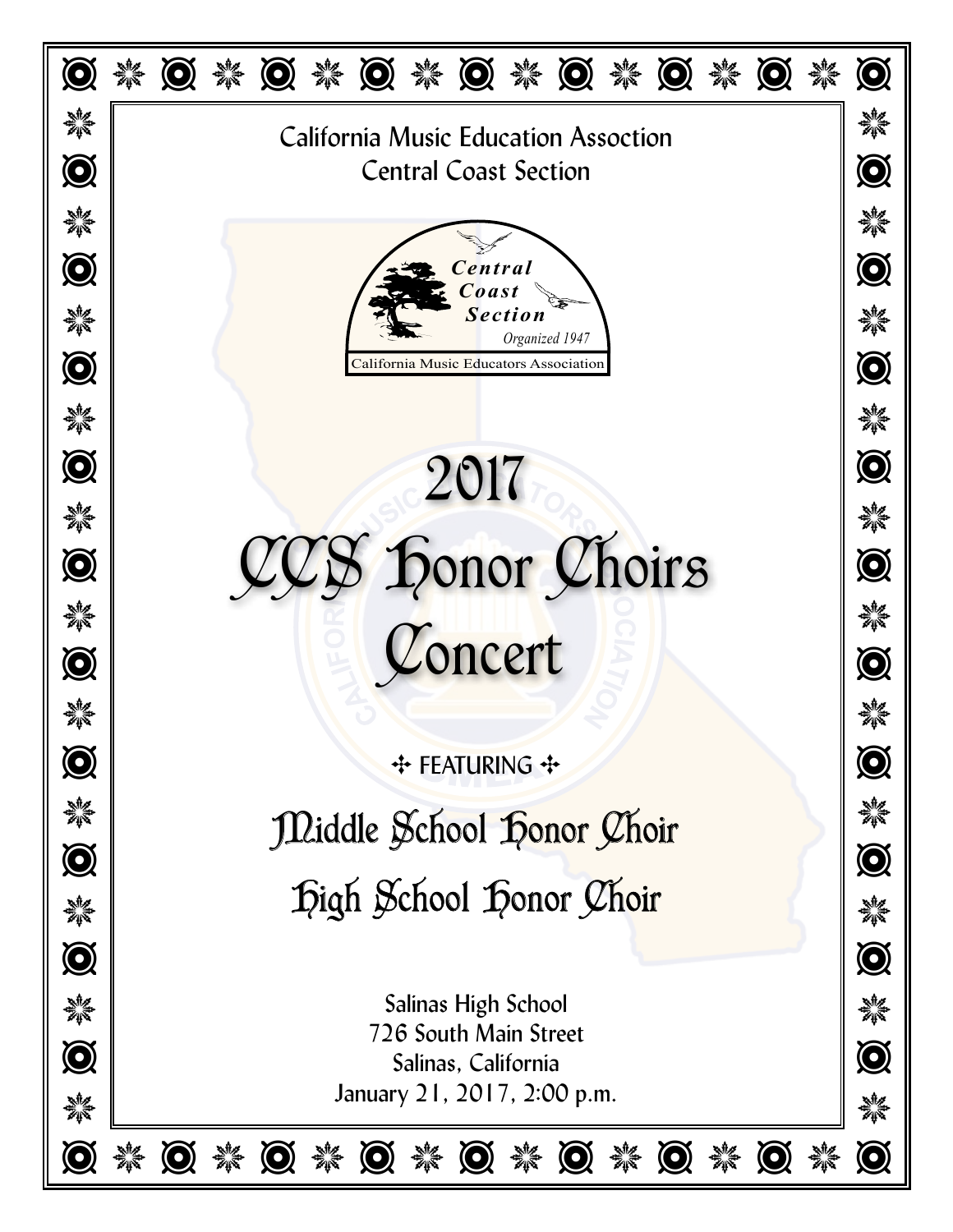## **※ | ファイル diagnosism diagnosism diagnosism diagnosism diagnosism diagnosism diagnosism diagnosism diagnosism** di



 $\bullet$  Welcome to the 2017 CCS Honor Concert. On behalf of the CMEA Central  $\frac{1}{2}$  from four counties who perform today and to those who made the extraordinary  $\bullet$  the largest events we produce annually, building cohesion of pedagogy in the art  $\bullet$ Coast Section Board of Directors, congratulations to the top young musicians effort to audition for these high caliber ensembles. Our Honors Concerts are form and establishing a high standard for music education within our section.

 $\frac{1}{2}$  Julian Students are able to expand their study or music with the support of their communities, families, teachers and school administrators by auditioning or  $\frac{1}{2}$ participating in this event. I hank you for valuing arts education by supporting<br>a young person's journey to this stage. Each note represents the hard work and Students are able to expand their study of music with the support of their participating in this event. Thank you for valuing arts education by supporting

 $\mathcal{H}$  in this life long skill that preserves culture and tradition. dedication of the student musicians as well as the people behind them who help see potential and value

 $\bullet$  winning the respect and hearts of our Central Coast students and educators. Our students have built  $\bullet$ →  $\frac{1}{2}$  -- all in less than 48 hours! Thorough preparation by the conductors and teachers, and diligent work  $\frac{1}{2}$  $\bullet$  an administrator for keeping music in our schools, and thank a teacher for supporting the professional  $\bullet$ The guest conductors have selected and prepared some challenging and engaging repertoire while new connections with peer musicians and have grown as young adults while preparing for this event done by the students combine to bring an extra sense of refinement to the concert. If you agree, thank membership of CMEA/NAfME.

 $\bf$   $\bf$   $\bf$   $\bf$   $\bf$  Today's concert is being digitally recorded and will be available for purchase. We encourage you to  $\bf$   $\bf$  $\odot$  accomplishment for your student musician and family. Ordering information can be found on the back  $\odot$ take advantage of this opportunity to obtain a professional recording that preserves and documents this page of this program.

 $\frac{1}{2}$  Please plan to enjoy the entire concert. Concert etiquette and respect for the musicians asks that you  $\bigcirc$   $\bigcirc$  pieces. It is also requested that, if necessary, you enter or exit only between performances. silence all electronics, escort distressed children to the lobby, and use flash photography only between

 $\frac{1}{2}$  tion. Enjoy the concert! Thank you for supporting a truly balanced curriculum for your student that includes music education. Enjoy the concert!

 $\bullet$  Fest Regards, Best Regards, Christy Latham, President CMEA-Central Coast Section

# $\odot$  California Music Education Association • Central Coast Section  $\odot$

Federated unit of NAfME: National Association for Music Education. Central Coast Section is an affiliate member of the California Music Education Association. CMEA is a

#### $\odot$ 2016–2017 CCS Board of Directors

 $\frac{1}{2}$   $\frac{1}{2}$   $\frac{1}{2}$   $\frac{1}{2}$   $\frac{1}{2}$   $\frac{1}{2}$   $\frac{1}{2}$   $\frac{1}{2}$   $\frac{1}{2}$   $\frac{1}{2}$   $\frac{1}{2}$   $\frac{1}{2}$   $\frac{1}{2}$   $\frac{1}{2}$   $\frac{1}{2}$   $\frac{1}{2}$   $\frac{1}{2}$   $\frac{1}{2}$   $\frac{1}{2}$   $\frac{1}{2}$   $\frac{1}{2}$   $\frac{1}{2}$ 

T J T J T J T J T J T J T J T J T

| s tra           | President Christy Latham                   |                            | . sila         |
|-----------------|--------------------------------------------|----------------------------|----------------|
| $\widetilde{Q}$ |                                            | Member 2  Dan Lingenfelter | $\circledcirc$ |
|                 | Immediate Past President Willow Manspeaker |                            |                |
| ☀               |                                            |                            | 纂              |
| $\mathbf{Q}$    | Treasurer  Mark Bidelman                   |                            |                |
|                 | Special Representative  Katrina Haeger     | Member 6 Laura Lorber      | $\odot$        |

| 粼            |                                            |                            | 纂       |
|--------------|--------------------------------------------|----------------------------|---------|
|              | President Christy Latham                   |                            |         |
| $\mathbf{Q}$ | President Elect Jeff Osarczuk              | Member 2  Dan Lingenfelter | $\odot$ |
|              | Immediate Past President Willow Manspeaker |                            |         |
| 纂            |                                            |                            | 纂       |
| $\mathbf{Q}$ | Treasurer  Mark Bidelman                   | Member 5  Maria Carney     |         |
|              | Special Representative  Katrina Haeger     | Member 6 Laura Lorber      | $\odot$ |
|              |                                            |                            |         |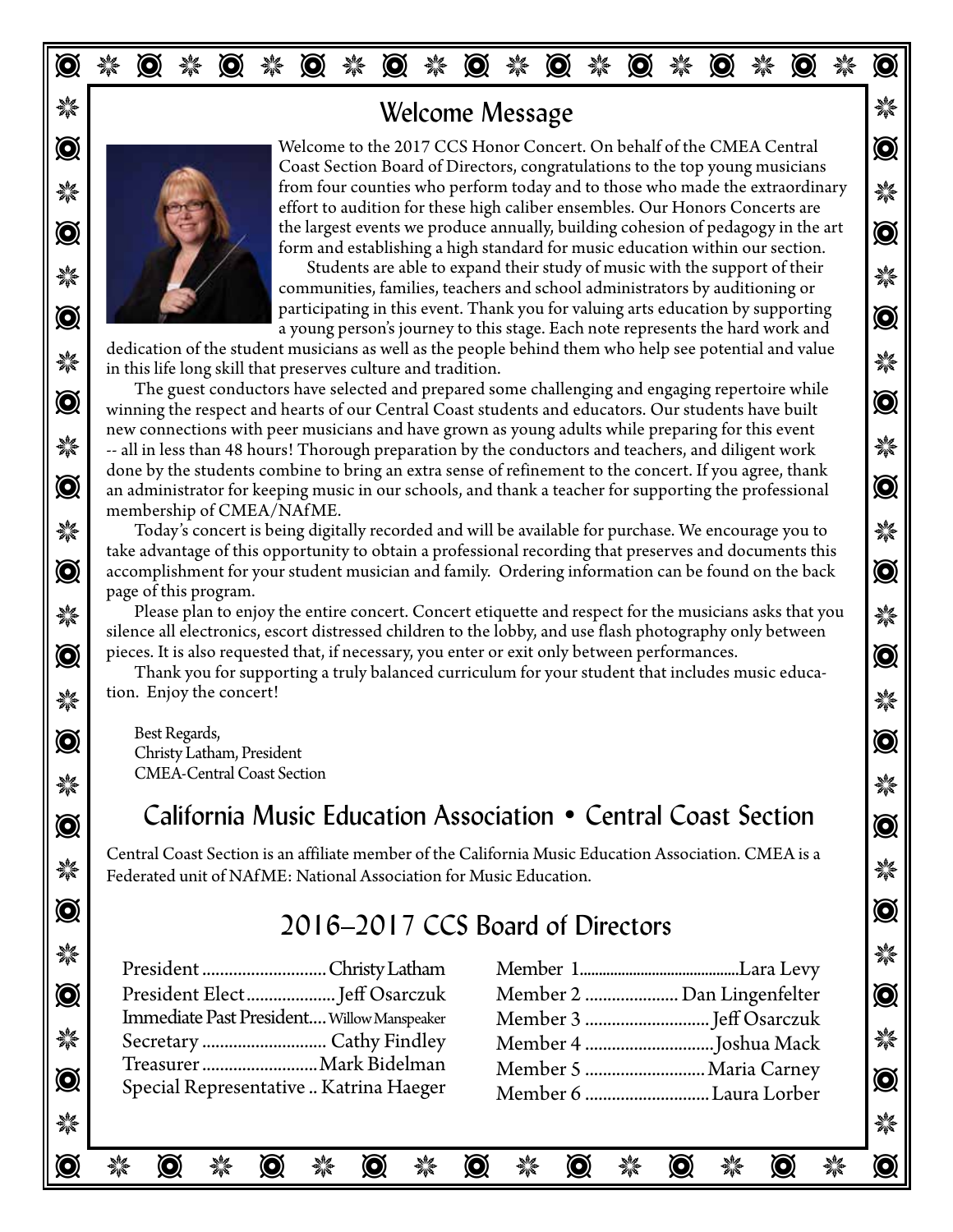| $\bigcirc$        |                              | $\bigcirc$ |                | $\odot$ |                | $\odot$ | $\odot$           |   | $\odot$         | 纂 | $\odot$                                                                    | 纂              | $\odot$ | 纂              | $\odot$ | $\odot$        |   | $\bigcirc$        |
|-------------------|------------------------------|------------|----------------|---------|----------------|---------|-------------------|---|-----------------|---|----------------------------------------------------------------------------|----------------|---------|----------------|---------|----------------|---|-------------------|
| 檾                 |                              |            |                |         |                |         |                   |   | Concert Program |   |                                                                            |                |         |                |         |                |   | 纂                 |
| $\bigcircledS$    |                              |            |                |         |                |         |                   |   |                 |   |                                                                            |                |         |                |         |                |   | $\bigcircledS$    |
| 饕                 |                              |            |                |         |                |         |                   |   |                 |   | Diddle School Donor Choir                                                  |                |         |                |         |                |   | 縈                 |
| $\bigcircledS$    |                              |            |                |         |                |         |                   |   |                 |   | Dr. Angel M. Vázquez-Ramos, Conductor<br>Teruyo Petrocelli, Accompanist    |                |         |                |         |                |   | $\bigcircledS$    |
| ☀                 |                              |            |                |         |                |         |                   |   |                 |   | Anne Schoepp, CCS Chair                                                    |                |         |                |         |                |   | 縈                 |
| $\bigcircledcirc$ |                              |            |                |         |                |         |                   |   |                 |   | Sing For Joy! (From Judas Maccabaeus)  G.F. Handel, arr. Linda Spevacek    |                |         |                |         |                |   | $\bigcircledS$    |
| ☀                 |                              |            |                |         |                |         |                   |   |                 |   |                                                                            |                |         |                |         |                |   | 粼                 |
| $\bigcircledcirc$ |                              |            |                |         |                |         |                   |   |                 |   |                                                                            |                |         |                |         |                |   | $\bigcircledS$    |
| ☀                 |                              |            |                |         |                |         |                   |   |                 |   |                                                                            |                |         |                |         |                |   | 縈                 |
| $\bigcircledcirc$ |                              |            |                |         |                |         |                   |   |                 |   |                                                                            |                |         |                |         |                |   | $\bigcircledS$    |
| ☀                 |                              |            |                |         |                |         |                   |   |                 |   |                                                                            |                |         |                |         |                |   | 縈                 |
| $\bigcirc$        | Digh School Donor Choir      |            |                |         |                |         | $\bigcircledS$    |   |                 |   |                                                                            |                |         |                |         |                |   |                   |
| 纂                 | Dr. Steven Hodson, Conductor |            |                |         |                |         | 縈                 |   |                 |   |                                                                            |                |         |                |         |                |   |                   |
| $\bigcircledcirc$ | AdamPetrocelli, Accompanist  |            |                |         |                |         | $\bigcircledcirc$ |   |                 |   |                                                                            |                |         |                |         |                |   |                   |
| ☀                 | Willow Manspeaker, CCS Chair |            |                |         |                |         | 纂                 |   |                 |   |                                                                            |                |         |                |         |                |   |                   |
| $\bigcircledcirc$ |                              |            |                |         |                |         |                   |   |                 |   |                                                                            |                |         |                |         |                |   | $\bigcircledcirc$ |
| 纂                 |                              |            |                |         |                |         |                   |   |                 |   |                                                                            |                |         |                |         |                |   | 纂                 |
| $\bigcircledcirc$ |                              |            |                |         |                |         |                   |   |                 |   | How Can I Keep from Singing? Traditional Shaker Hymn arr. Matthew Culloton |                |         |                |         |                |   | $\bigcircledR$    |
| ☀                 |                              |            |                |         |                |         |                   |   |                 |   |                                                                            |                |         |                |         |                |   | 縈                 |
| $\odot$           |                              |            |                |         |                |         |                   |   |                 |   |                                                                            |                |         |                |         |                |   | $\bigcircledcirc$ |
| ☀                 |                              |            |                |         |                |         |                   |   |                 |   |                                                                            |                |         |                |         |                |   | 縈                 |
| $\bigcirc$        |                              |            |                |         |                |         |                   |   |                 |   | Combined Middle and Digh School Donor Choirs                               |                |         |                |         |                |   | $\bigcircledS$    |
| 纂                 |                              |            |                |         |                |         |                   |   |                 |   |                                                                            |                |         |                |         |                |   | 纂                 |
| $\bigcircledcirc$ |                              |            |                |         |                |         |                   |   |                 |   |                                                                            |                |         |                |         |                |   | $\bigcirc$        |
| ☀                 |                              |            |                |         |                |         |                   |   |                 |   |                                                                            |                |         |                |         |                |   | 檾                 |
| $\bigcircledcirc$ | 饕                            |            | $\bigcircledS$ | 纂       | $\bigcircledR$ | 纂       | $\bigcircledcirc$ | 檾 | $\bigcircledS$  | 纂 |                                                                            | $\bigcircledS$ | 纂       | $\bigcircledS$ | 檾       | $\bigcircledS$ | 纂 | $\bigcircledcirc$ |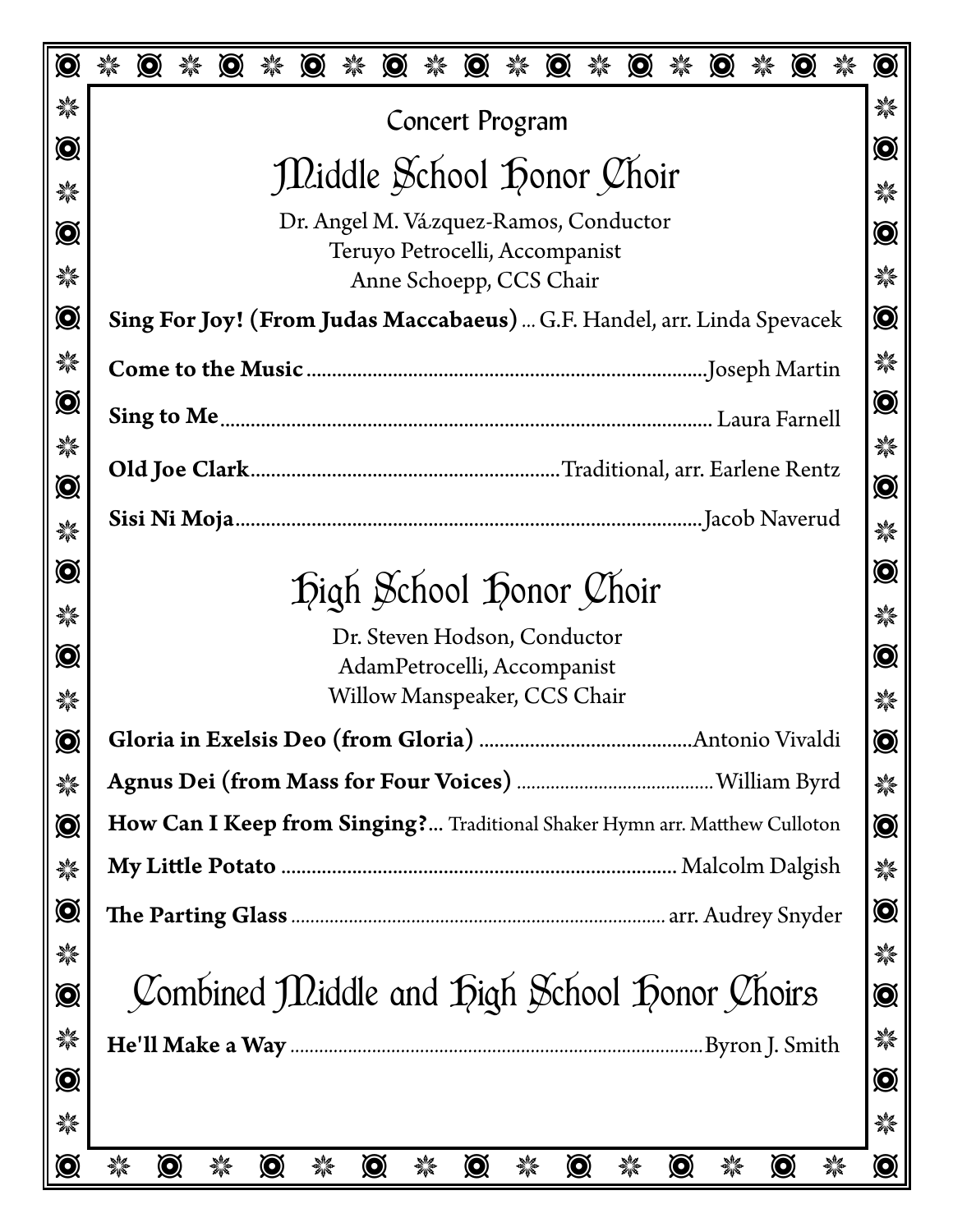# $\mathbb{R}$  J  $\mathbb{Z}$ iddle School Lonor Choir Conductor



Angel M. Vázquez-Ramos, a native of Carolina, Puerto Rico is Assistant Professor J J and Director of Choral Studies at California State University, Bakersfield. He teaches **O**  $\Box$  The completion of  $\Box$  sity Singers and Chamber Singers. Before completing his doctoral studies at Florida State University, Dr. Vázquez-Ramos taught secondary choral music in the Tampa Bay Area. **O**  $\blacksquare$  San Clemente, California. His research interests include: teacher preparation, rehearsal  $\blacksquare$ undergraduate courses in music education, choral conducting, and conducts the Univer-He previously held positions in churches in both Largo and Tallahassee, Florida, and techniques, adolescent choirs, and assessment in music education. He is currently serving

 $\mathbb{R}$  on the California ACDA Board as the College & University Repertoire & Standards chair and previously served on the  $\bullet$  board as Youth and Student Activities chair.

## Key to Schools

|                          | <b>NEV LO SCHOOIS</b> |  |            |  |  |  |  |
|--------------------------|-----------------------|--|------------|--|--|--|--|
|                          |                       |  | 纂          |  |  |  |  |
| $\widehat{\mathbf{Q}}$   |                       |  | $\bigcirc$ |  |  |  |  |
|                          |                       |  |            |  |  |  |  |
| ☀                        |                       |  | 楽          |  |  |  |  |
|                          |                       |  |            |  |  |  |  |
| $\mathbf{\widehat{Q}}$   |                       |  | $\bigcirc$ |  |  |  |  |
|                          |                       |  |            |  |  |  |  |
| ☀                        |                       |  | ☀          |  |  |  |  |
|                          |                       |  |            |  |  |  |  |
| $\textcircled{\small{}}$ |                       |  | $\bigcirc$ |  |  |  |  |
|                          |                       |  |            |  |  |  |  |
|                          |                       |  | ☀          |  |  |  |  |
| 楽                        |                       |  |            |  |  |  |  |
|                          |                       |  |            |  |  |  |  |
| $\textcircled{\small{}}$ |                       |  | $\bigcirc$ |  |  |  |  |
|                          |                       |  |            |  |  |  |  |
| ☀                        |                       |  | ☀          |  |  |  |  |
| Ã                        |                       |  | m          |  |  |  |  |
|                          |                       |  |            |  |  |  |  |

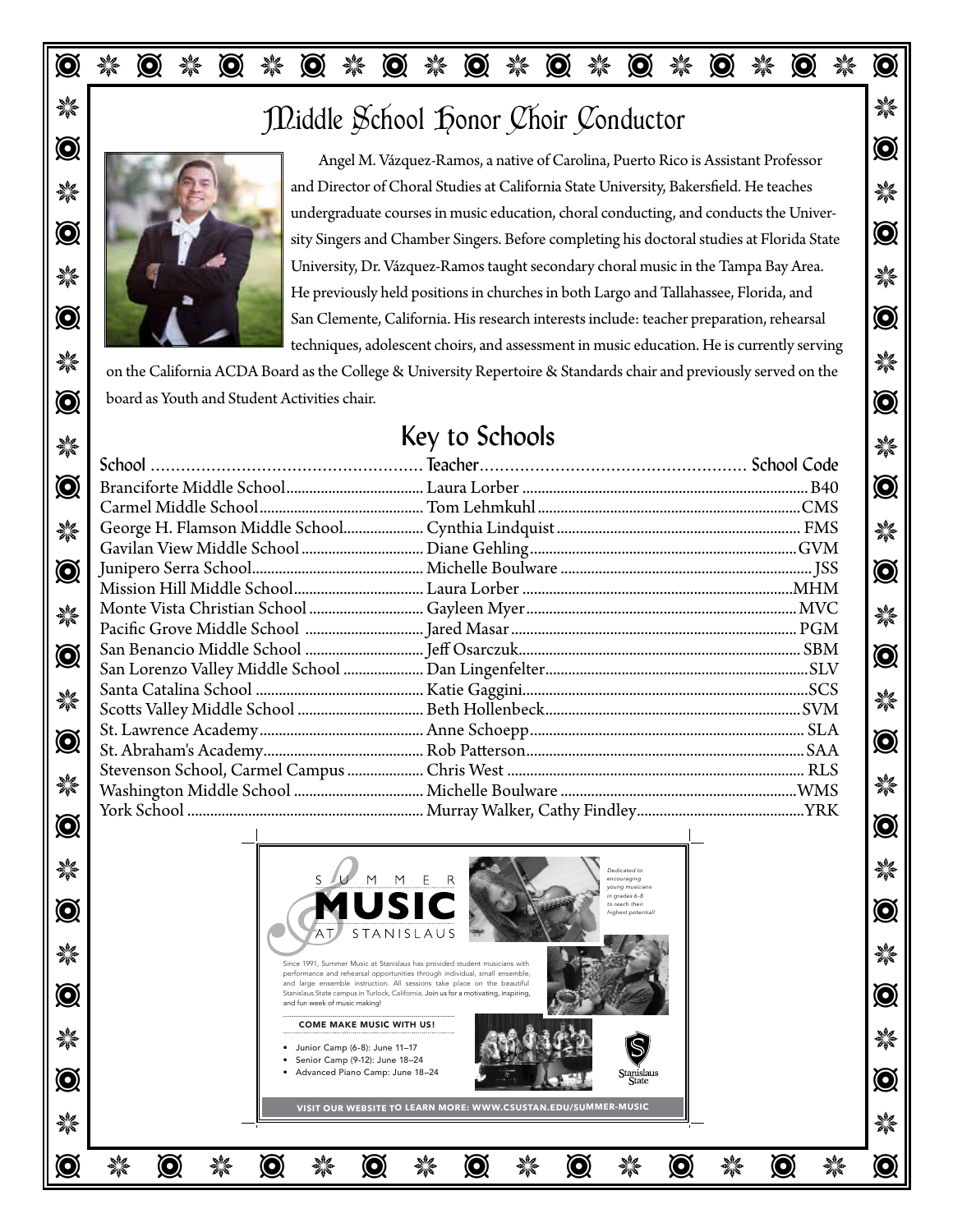T J T J T J T J T J T J T J T J T J T J T  $\mathbb{R}$  J Middle School Honor Choir  $\odot$ **\*** Sophia Albro • SLA Mary Elizabeth Hardenberg • JSS Maddie Mizgorski • SCS  $\frac{1}{2}$ T T Alexandra Molinari • SBM क्षी Alyssa Bathke • GVM Coly Raspar • SVM Altan Ojeda • FMS<br>Zoe Blankenship • GVM Cali Knoop • PGM Caiden Johnson • SLA ﴾ T T Isabel Krautstrunk • CMS **\*\*** GraceAnn Cooper • FMS Hannah Levi • SCS Louisa Reynolds • SAA  $\ddot{\text{#}}$ T T  $\mathcal{W}$  Angela Mary Goulart • YRK Piper Mahoney • SCS Danica Tang • PGM  $\bullet$  Ann Grimes • MVC  $\bullet$  Marianna Zoellin • PGM  $\bullet$  Marianna  $\bullet$  PGM  $\bullet$ J J Marieli Abonce • MVC  $\bullet$  Aja Anderson • MVC Sarah Gonzales Pedraza • MHM Jack Norman • CMS  $\bullet$ J J Taylor Castellon • PGM  $\bigotimes$  Kyndle Choate • SBM Marin Herro • CMS Summer Saddy • CMS  $\bigotimes$ Soan Damnavits • SCS Emma Kinkele • MVC Danielle Sherman • CMS Solon Damnavits • SCS Emma Kinkele • MVC Danielle Sherman • CMS T T Owen Shirrell • CMS  $\frac{1}{2}$  Sofia Fata • SVM Sofia Fata • SVM Tiffany Lopuch • WMS Amara Talbot • MHM  $\frac{1}{2}$  $\bullet$  Madrona Finlayson • B40 Alyssa Maniscalco • PGM Phoebe Varjian • SCS  $\bullet$  **Alexandra Mendes • SLA** Keanna Miller • MHM **O**  $\mathcal{W}$  The Station Avila **MMS** Christian Avila **MMS** Contract Computer SCS Contract Contract Contract Contract Contract Contract Contract Contract Contract Contract Contract Contract Contract Contract Contract Contract  $\odot$   $\Box$  Magnon Dusn • FMS Andrew Heywood • PGM Loren Patton • WMS Agroup Chu • SCS Maddux Hepich • SCS I awrence I Dimentel • EMS  $\mathcal{H}$  Anna Dunn • SLA Colin Hunt • SCS Benjamin Reyes • WMS  $\mathcal{H}$ Matthew MacGowan • SVM Nicholas Udwadia • SCS  $\frac{1}{2}$   $\frac{1}{2}$   $\frac{1}{2}$   $\frac{1}{2}$   $\frac{1}{2}$   $\frac{1}{2}$   $\frac{1}{2}$   $\frac{1}{2}$   $\frac{1}{2}$   $\frac{1}{2}$   $\frac{1}{2}$   $\frac{1}{2}$   $\frac{1}{2}$   $\frac{1}{2}$   $\frac{1}{2}$   $\frac{1}{2}$   $\frac{1}{2}$   $\frac{1}{2}$   $\frac{1}{2}$   $\frac{1}{2}$   $\frac{1}{2}$   $\frac{1}{2}$  Haleigh Alaga • MVC Sophia Albro • SLA Savannah Allen • CMS Genevieve Baldwin • RLS Alyssa Burdick • MVC Alyssa Bathke • GVM Zoe Blankenship • GVM Julian Bourne • SBM Georgia Brown • B40 Emma Brown • SVM Sarah Cordier • CMS Alix Detrait • SCS Liana Dietz • MVC Autumn Gafforio • B40 Bella Green • PGM Ann Grimes • MVC Gladelle Adame • MHM Aja Anderson • MVC Madeline Angel • MVC Leila Chappell • CMS Kyndle Choate • SBM Jaden Crawford • CMS Eva D'Amelio • RLS Sloan Damnavits • SCS Amaya Damon • WMS Sophia Douglas • CMS Sofia Enea • SCS Sofia Fata • SVM Jaden Fenn • SVM Madrona Finlayson • B40 Katelin Gagnon • B40 Lenny Aleman • WMS Agrya Alley • SVM Christian Avila • WMS Madison Bush • FMS Aaron Chu • SCS Christopher Coleman • CMS Anna Dunn • SLA Xander Edwards • SCS Mia Hamilton • SLV Mary Elizabeth Hardenberg • JSS Sidney Haws • B40 Gabriela Herrera • SCS Kaylynn Johnson • FMS Cory Kaspar • SVM Cali Knoop • PGM Imogen Krause • MHM Elle Leatherberry • SCS Hannah Levi • SCS Leona Lind-Aunan • SCS Talia Linnevers • CMS Madeline Maas • SVM Fiona MacFarlane • B40 Piper Mahoney • SCS Vivian Meidl • WMS Laura Garcia • B40 Audrey Gill • CMS Rowan Haeger • MHM Kayla Harvell • SBM Eliana Heiser • RLS Marin Herro • CMS Gia Hertel • PGM Olivia Kadosh • CMS Emma Kinkele • MVC Juliette Kosmont • SCS Sophia Lamarque • SCS Estella Leavy • CMS Anna Macy • SLA Jade Medrano • WMS Sergius Flippen • SLA Gabriel Green • B40 Simon Henrard • SCS Andrew Heywood • PGM Maddux Hrepich • SCS Benjamin Hulter • SLA Colin Hunt • SCS Christina Kwon• RLS Matthew MacGowan • SVM Leonardo W. Machado • SVM Michaela Miller • SCS Mia Molina • WMS Nicole Munoz • SCS Xitali Ojeda • FMS Isabella Pierre • SCS Zoey Rainey • FMS Sienna Marie Ramos • FMS Louisa Reynolds • SAA Miriam Riley• SCS Caitlin Silveira • PGM Annika Sutter • MVC Faith Swaggerty • SLA Danica Tang • PGM Madison Tyson • SBM Anika Mistry • SVM Michael Navarro • MVC Jack Norman • CMS Noah Persall • RLS Ayden Reed • CMS Kate Romans • RLS Summer Saddy • CMS Samantha Scattini • SCA Elizabeth Schwaiko• SBM Hannah Steigman • MVC Callie Sutton • CMS Amara Talbot • MHM Jenna Tarallo • SCS Phoebe Varjian • SCS Laura Wang • MHM Keanna Miller • MHM Andrew Mansour • SCS Sydney Marable • SBM Davonn Ngo • SCS Loren Patton • WMS Lawrence L. Pimentel • FMS Michael Ramirez • SCS Reid Steelman • PGM Nicholas Udwadia • SCS Soprano Alto Baritone

T J T J T J T J T J T J T J T J T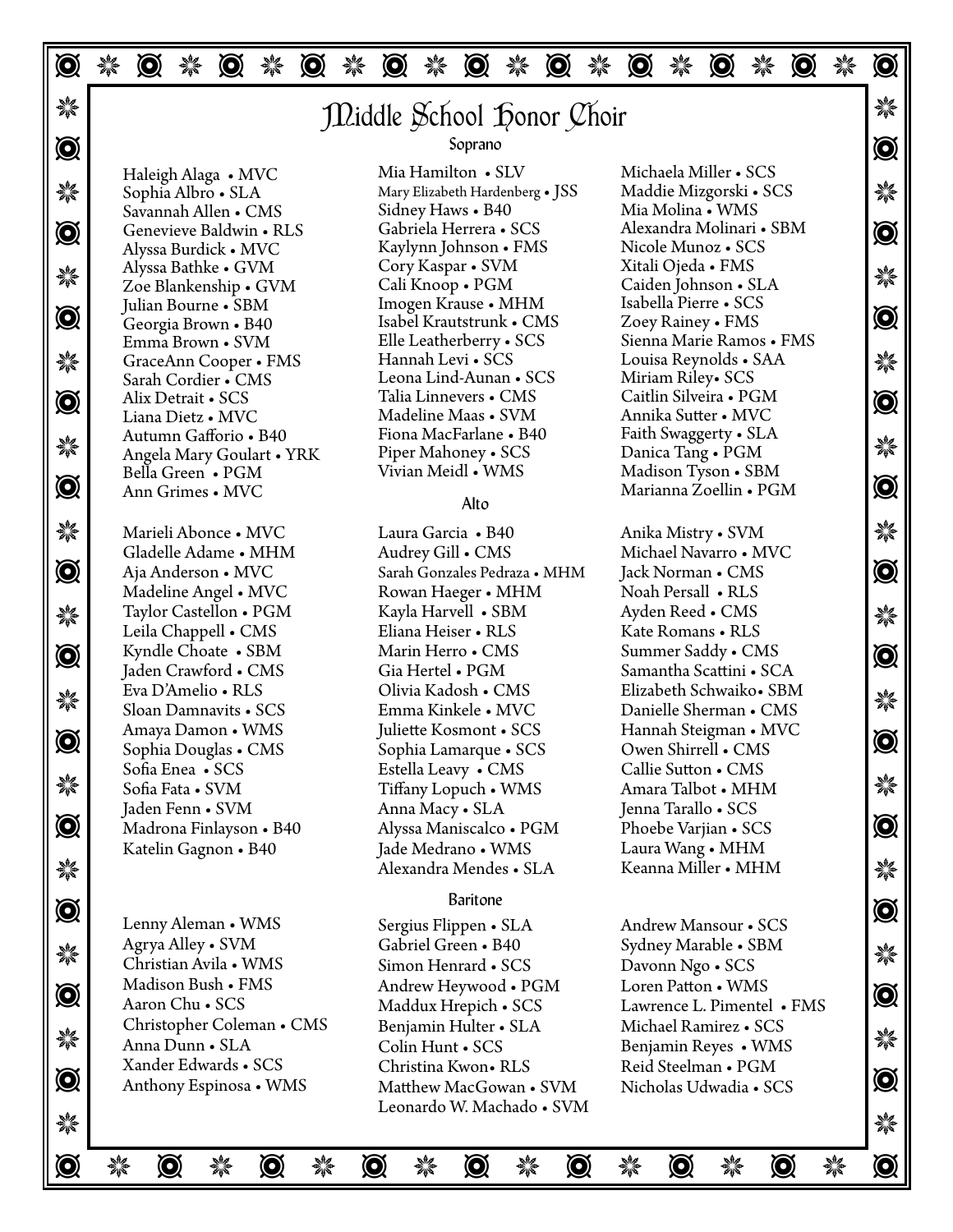### T J T J T J T J T J T J T J T J T J T J T

#### **\*\*** T T High School Honor Choir Conductor



WE JUNE 2008 Where his duties have included teaching piano and organ, con- $\bullet$  ducting, and music survey, and leading various singing groups. X Chorale and organist at First United Methodist Church of  $\mathbb{X}$  $\bigcirc$   $\bigcirc$ Western Division of the American Choral Directors Association  $\textcircled{S}$   $\blacksquare$  (encompassing California, Hawaii, Nevada, Utah, and Arizona),  $\lozen{S}$ Steve Hodson is Professor of Music at Westmont College He is Artistic Director and Conductor of the Barbara Master University of Colorado, Boulder. He is Vice-President of the and past President of California ACDA. He enjoys performing

 $\rm{N}$  on piano, organ, and harpsichord and is an accomplished accompanist. Hodson has  $\rm{N}$  $\odot$   $\mid$  two singing children, Nathaniel at Cal Berkeley and Katie at Wheaton College, and is  $\mid$   $\odot$  $\frac{1}{2}$   $\frac{1}{2}$   $\frac{1}{2}$   $\frac{1}{2}$   $\frac{1}{2}$   $\frac{1}{2}$   $\frac{1}{2}$   $\frac{1}{2}$   $\frac{1}{2}$   $\frac{1}{2}$   $\frac{1}{2}$   $\frac{1}{2}$   $\frac{1}{2}$   $\frac{1}{2}$   $\frac{1}{2}$   $\frac{1}{2}$   $\frac{1}{2}$   $\frac{1}{2}$   $\frac{1}{2}$   $\frac{1}{2}$   $\frac{1}{2}$   $\frac{1}{2}$  an avid sailor.

#### J J Key to Schools

T T

|  |  |  |  |  |  | $\bigcirc$     |
|--|--|--|--|--|--|----------------|
|  |  |  |  |  |  |                |
|  |  |  |  |  |  | 纂              |
|  |  |  |  |  |  | $\bigcircledS$ |
|  |  |  |  |  |  |                |
|  |  |  |  |  |  | 楽              |
|  |  |  |  |  |  |                |
|  |  |  |  |  |  | $\bigcircledS$ |
|  |  |  |  |  |  |                |
|  |  |  |  |  |  | 楽              |
|  |  |  |  |  |  |                |
|  |  |  |  |  |  | $\bigcircledS$ |
|  |  |  |  |  |  |                |
|  |  |  |  |  |  | 粼              |
|  |  |  |  |  |  |                |
|  |  |  |  |  |  | Ø              |
|  |  |  |  |  |  |                |
|  |  |  |  |  |  | 楽              |
|  |  |  |  |  |  |                |
|  |  |  |  |  |  | $\bigcircledS$ |
|  |  |  |  |  |  |                |
|  |  |  |  |  |  | 纂              |
|  |  |  |  |  |  |                |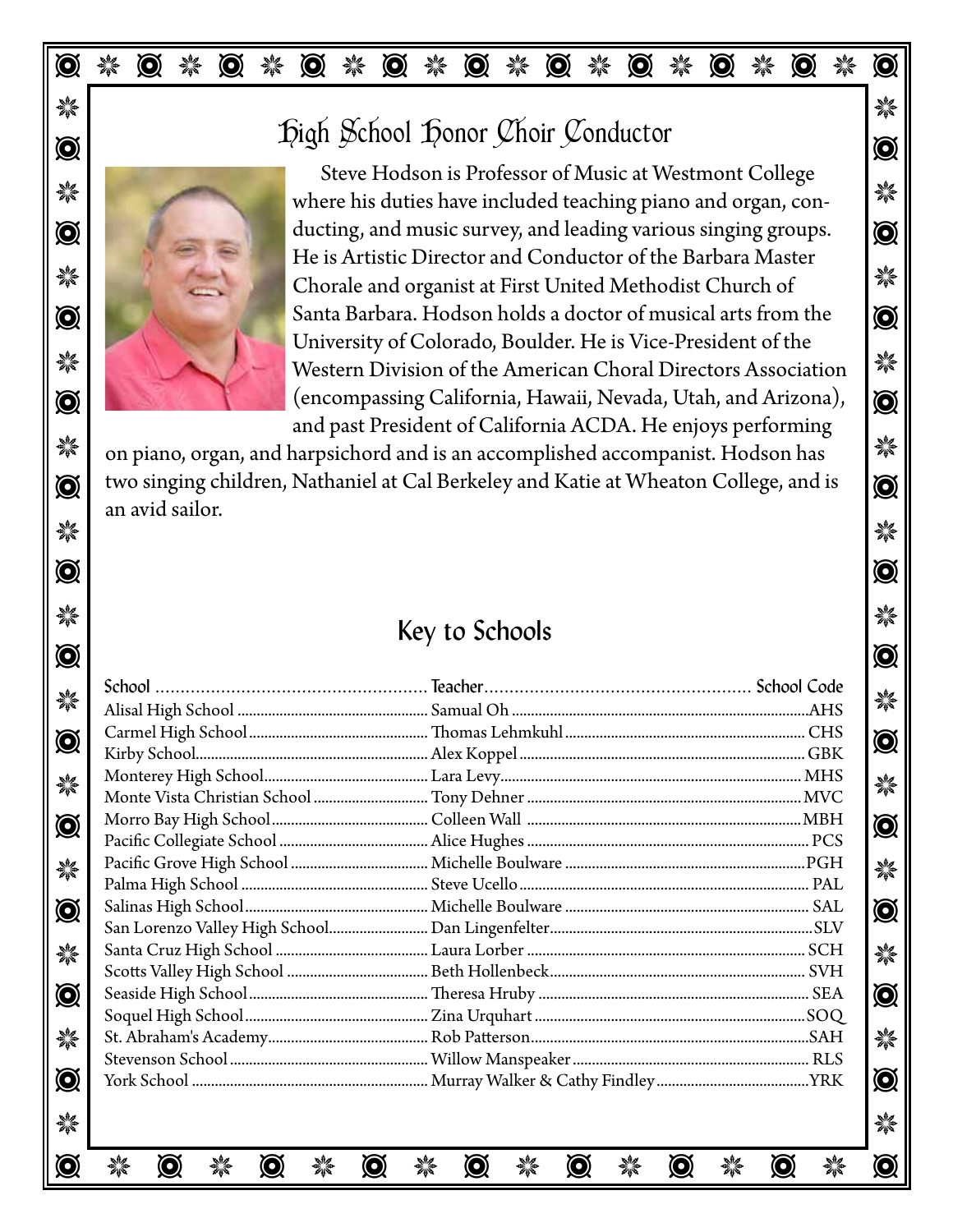T J T J T J T J T J T J T J T J T J T J T  $\mathbb{Z}$   $\mathbb{Z}$   $\mathbb{Z}$   $\mathbb{Z}$   $\mathbb{Z}$   $\mathbb{Z}$   $\mathbb{Z}$   $\mathbb{Z}$   $\mathbb{Z}$   $\mathbb{Z}$   $\mathbb{Z}$   $\mathbb{Z}$   $\mathbb{Z}$   $\mathbb{Z}$   $\mathbb{Z}$   $\mathbb{Z}$   $\mathbb{Z}$   $\mathbb{Z}$   $\mathbb{Z}$   $\mathbb{Z}$   $\mathbb{Z}$   $\mathbb{Z}$   $\mathbb{Z}$   $\mathbb{Z}$   $\mathbb{$  $\odot$ **※ Ashley Reed • CHS Elyse Coty • MVC Miranda Robinson • SLV → ※ Q** Pascale Montgomery • CHS Ashley Lyon • PGH Catie Odegaard • SAA **Q** ماهية | Sorel Gosswiller • GBK | Joely Kaatz • PGH | Primrose Waranimman • RLS | جمعية | Sorel Gosswiller • GBK T T Tatiana Magdaleno • SAL  $\frac{1}{2}$  Sequoia Clokey • MBH Priscila Chavez • SAL Summer Yu • KLS  $\frac{1}{2}$  $\bullet$  MacKenna Wilson • MVC Meliza San Jose • SLV Isabelle Sanford • YRK  $\bullet$  $\frac{1}{2}$  Emily Flosi • MVC **Communist Rowan Notan • SLV** Natalie Santora • TKK  $\frac{1}{2}$ T T ☀ Athena Ereno • AHS Mei Bailey • PGH Andrea Faini • SOQ ☀  $\bullet$  Audrey Moonan • CHS Destinee Stidham • SAL Alissa Rezendes • SOQ  $\bullet$ ※ Gracie Dean • CHS Victoria Favila • SAL Chiaro Xia • RLS S **O** Anna Stith • GBK Ana Bogren • SCH Annie Sherer • RLS **\*\*\*** Haley Dison • MBH Asia Weinress • SOQ Kaya Hegner • SVH  $\frac{1}{2}$ O Billie Albanese • MVC Devon Beale • SOQ Sophia Davies • YRK | O **\*\*\*** Brynn Tunink • MVC The Cambell Walker • YRK **A**\*\*  $\bigcirc$  | Jeremiah Lamph • CHS Daniel Navarro • MVC Cyrus Barringer • RLS |  $\bigcirc$ **Anthony Arya • GBK** Isaiah Boulware • PGH Matthew Sims-Johnson • SVH  $\frac{1}{2}$ O Cobi Tadros • MVC Rocko Saldana • SAL Arjun Mayur • YRK | O **\*\***  $\bigotimes$  Burleigh Charlton • GBK Romualdo Ibarra • SAL Tyler Wang • RLS  $\bigotimes$ \* Jakob Paddy • MVC Hayden Korn • SEA Uache Kang • KLS<br>\* Deoco Huff MVC Tanner McGrogan • SOO Colin McEachan • PI S  $\odot$   $\parallel$  Jake Ottone • PAL Neu Expective SOC Noon Daniels • SV H No. 1998 1998  $\frac{1}{2}$  Tens Diaz-Contens • 1 Grant Charles Tutte •  $\frac{1}{2}$  Transmostration of Tristen Lanev • YRK  $\frac{1}{2}$ T J T J T J T J T J T J T J T J T Athena Ereno • AHS Amber Hobbs • CHS Audrey Moonan • CHS Megan Brady • CHS Jackie Grijalva • CHS Anna Stith • GBK Cricket Bidleman • MBH Haley Dison • MBH Elizabeth Naguit • MBH Kelley Lei • MVC Brynn Tunink • MVC Asher Rose • CHS Anthony Arya • GBK Bryce Schultz • MBH Cobi Tadros • MVC Alfred Zoppi • MVC Elijah Stone • GBK Isaac Epstein • MBH Jakob Paddy • MVC Reece Huff • MVC Jake Ottone • PAL Matthew Lo • PGH Felix Diaz-Contreras • PGH Mei Bailey • PGH Emma Millette • PGH Destinee Stidham • SAL Kenzi Zentner • SAL Victoria Favila • SAL Dulce Rodriquez • SAL Kirstin Najor • SLV Kaya Courtroul • SOQ Devon Beale • SOQ Autumn Fowler • SOQ Daniel Navarro • MVC Giuseppe Steigman • MVC Isaiah Boulware • PGH Tyler Koran • SAL Rocko Saldana • SAL Christopher Martinez • SAL Romualdo Ibarra • SAL Gabriel Lopez • SAL Hayden Korn • SEA Tanner McGrogan • SOQ Neil Ericson • SOQ Wyatt Berneral • SOQ Charles Tuttle • SOQ Soprano Alto Tenor Bass Ashley Reed • CHS Alexandra Roden • CHS Sorel Gosswiller • GBK Alisar Shanklin • MHS Gillian Piper • MBH Sequoia Clokey • MBH Sarah Eichhorn • MVC Emily Flosi • MVC Sarah Roach • MVC Ireland Conti • SOQ Chloe Scheid • RLS Chiaro Xia • RLS Wendy Wang • RLS Annie Sherer • RLS Christina Jin • RLS Kaya Hegner • SVH Kathryn Yeager • YRK Sophia Davies • YRK Maris Welch • YRK Mei Hou • YRK Bill Chan • RLS Tyler Wang • RLS Jordan Liu • RLS Cjache Kang •RLS Noah Daniels • SVH Alex Davies •YRK Hang Li • YRK Tristen Laney • YRK Elyse Coty • MVC Lindsey Wildman • PCS Ashley Lyon • PGH Joely Kaatz • PGH Julia Peterson • SAL Priscila Chavez • SAL Grace Vasner • SAL Meliza San Jose • SLV Rowan Nolan • SLV Miranda Robinson • SLV June Cavlan • SOQ Catie Odegaard • SAA Primrose Waranimman • RLS Sylvia Chen • RLS Daisy Liu • RLS Summer Yu • RLS Maggie Li • RLS Isabelle Sanford • YRK Natalie Sanford • YRK

Cambell Walker • YRK

Cyrus Barringer • RLS Noah Silverstein • RLS

Colin McEachen • RLS